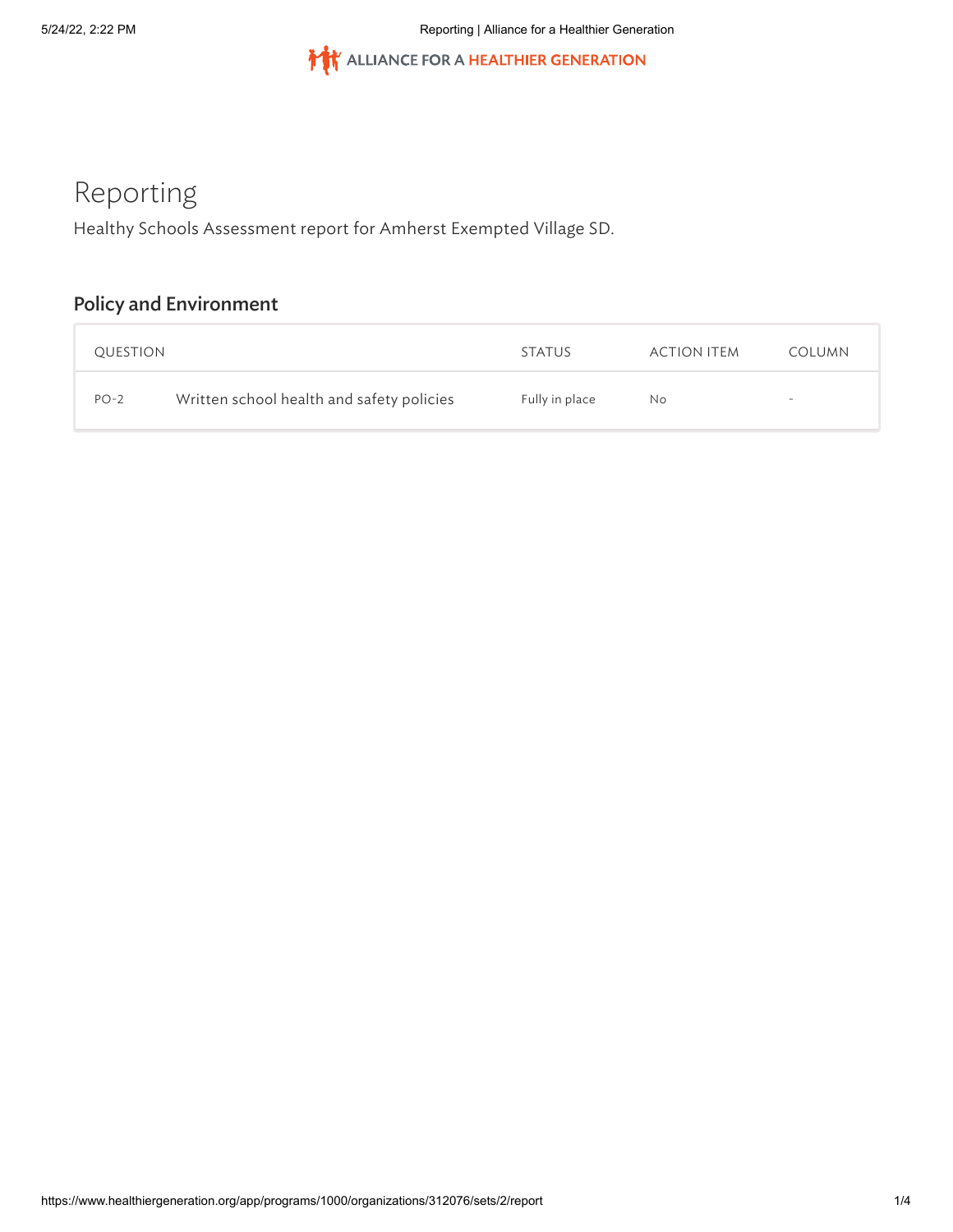## Nutrition Services

| QUESTION     |                                                                                                                                           | <b>STATUS</b>        | <b>ACTION</b><br><b>ITEM</b> | COLUMN |
|--------------|-------------------------------------------------------------------------------------------------------------------------------------------|----------------------|------------------------------|--------|
| $NS-1$       | Breakfast and lunch programs                                                                                                              | Fully in place       | <b>No</b>                    |        |
| $NS-2$       | School breakfast                                                                                                                          | Fully in place       | <b>No</b>                    |        |
| $NS-3$       | School lunch                                                                                                                              | Under<br>development | <b>No</b>                    |        |
| $NS-4$       | Variety of offerings in school meals                                                                                                      | Fully in place       | No                           |        |
| $NS-5$       | Promote healthy food and beverage choices and<br>school meals using marketing and merchandising<br>techniques.                            | Fully in place       | No                           |        |
| $NS-6$       | Annual continuing education and training<br>requirements for school nutrition services staff                                              | Fully in place       | No                           |        |
| $NS-7$       | Venues outside the cafeteria offer fruits and<br>vegetables                                                                               | Fully in place       | <b>No</b>                    |        |
| $NS-8$       | Collaboration between school nutrition services staff<br>members and teachers                                                             | Partially in place   | No                           |        |
| $NS-9$       | Student and family involvement in the school meal<br>programs and other foods and beverages sold, served<br>and offered on school campus. | Fully in place       | <b>No</b>                    |        |
| <b>NS-10</b> | Prohibit using food as reward or punishment                                                                                               | Partially in place   | No                           |        |
| $NS-11$      | Adequate time to eat school meals                                                                                                         | Fully in place       | No                           |        |
| $NS-12$      | Farm to School activities                                                                                                                 | Partially in place   | No                           |        |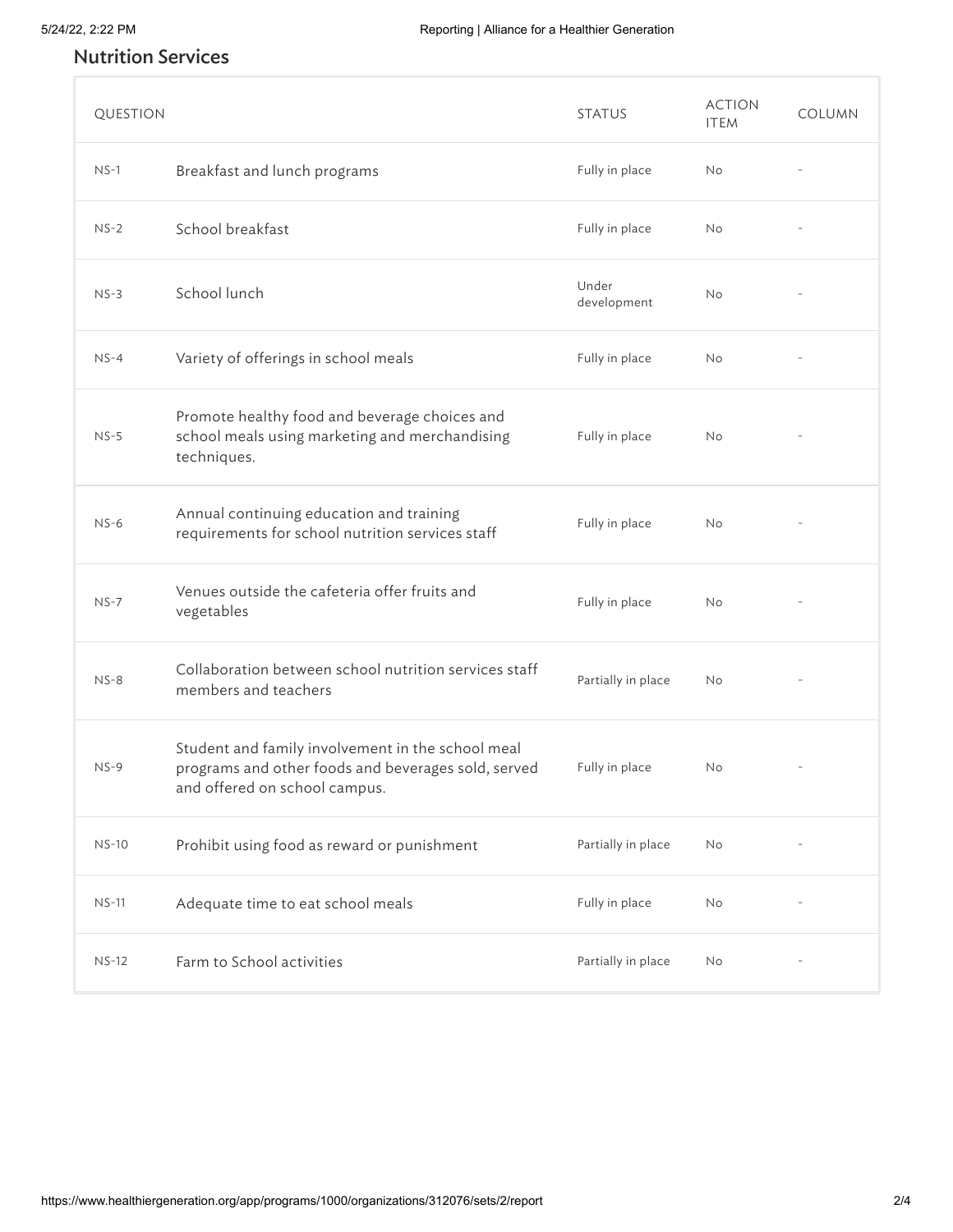### Smart Snacks

| QUESTION |                                                                                                        | <b>STATUS</b>  | <b>ACTION</b><br><b>ITEM</b> | <b>COLUMN</b>            |
|----------|--------------------------------------------------------------------------------------------------------|----------------|------------------------------|--------------------------|
| $SS-1$   | All foods sold during the school day meet the USDA's<br>Smart Snacks in School nutrition standards     | Fully in place | <b>No</b>                    |                          |
| $SS-2$   | All beverages sold during the school day meet the<br>USDA's Smart Snacks in School nutrition standards | Fully in place | <b>No</b>                    | $\overline{\phantom{a}}$ |
| $SS-3$   | Food and beverage marketing                                                                            | Fully in place | <b>No</b>                    | $\overline{\phantom{a}}$ |

## Health and Physical Education

| <b>QUESTION</b> |                                                                       | <b>STATUS</b>        | <b>ACTION</b><br><b>ITEM</b> | <b>COLUMN</b>            |
|-----------------|-----------------------------------------------------------------------|----------------------|------------------------------|--------------------------|
| $HPE-3$         | Sequential physical education curriculum<br>consistent with standards | Fully in place       | <b>No</b>                    |                          |
| $HPE-5$         | Professional development for physical education<br>teachers           | Under<br>development | <b>No</b>                    | $\overline{\phantom{a}}$ |
| $HPE-6$         | Information and materials for physical education<br>teachers          | Under<br>development | <b>No</b>                    | $\overline{\phantom{a}}$ |
| $HPE-7$         | Licensed physical education teachers                                  | Fully in place       | <b>No</b>                    | $\overline{\phantom{a}}$ |